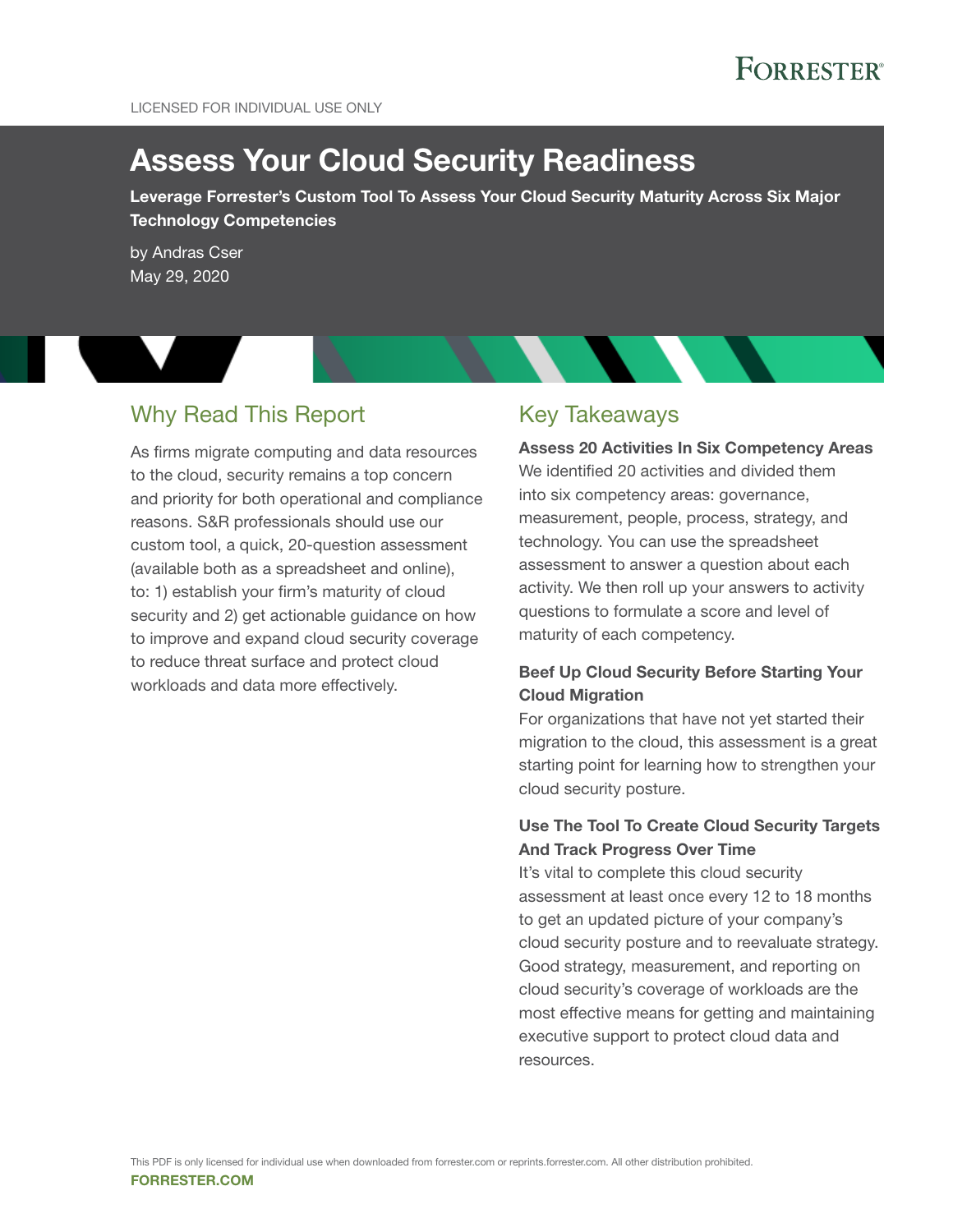## Assess Your Cloud Security Readiness

Leverage Forrester's Custom Tool To Assess Your Cloud Security Maturity Across Six Major Technology Competencies



by [Andras Cser](http://www.forrester.com/go?objectid=BIO1762) with [Merritt Maxim](http://www.forrester.com/go?objectid=BIO9125), Benjamin Corey, and Peggy Dostie May 29, 2020

## Table Of Contents

- 2 Data In Dynamically Changing Clouds Brings Security Challenges
- 3 Six Competencies Paint The Whole Picture Of Cloud Security Posture
- 4 Expand The Scope Of Cloud Security Competencies Gradually, Evenly

#### **Recommendations**

- 5 Tune The Model To Fit Your Organization
- 7 Supplemental Material

### Related Research Documents

[Best Practices: Cloud Governance](http://www.forrester.com/go?objectid=RES158301)

[Best Practices: Selecting And Deploying Cloud](http://www.forrester.com/go?objectid=RES141451)  [Security Gateways](http://www.forrester.com/go?objectid=RES141451)

[The Forrester Wave™: Cloud Workload Security,](http://www.forrester.com/go?objectid=RES146496)  [Q4 2019](http://www.forrester.com/go?objectid=RES146496)



Share reports with colleagues. Enhance your membership with Research Share.

#### **FORRESTER®**

Forrester Research, Inc., 60 Acorn Park Drive, Cambridge, MA 02140 USA +1 617-613-6000 | Fax: +1 617-613-5000 | forrester.com

© 2020 Forrester Research, Inc. Opinions reflect judgment at the time and are subject to change. Forrester®, Technographics®, Forrester Wave, TechRadar, and Total Economic Impact are trademarks of Forrester Research, Inc. All other trademarks are the property of their respective companies. Unauthorized copying or distributing is a violation of copyright law. Citations@forrester.com or +1 866-367-7378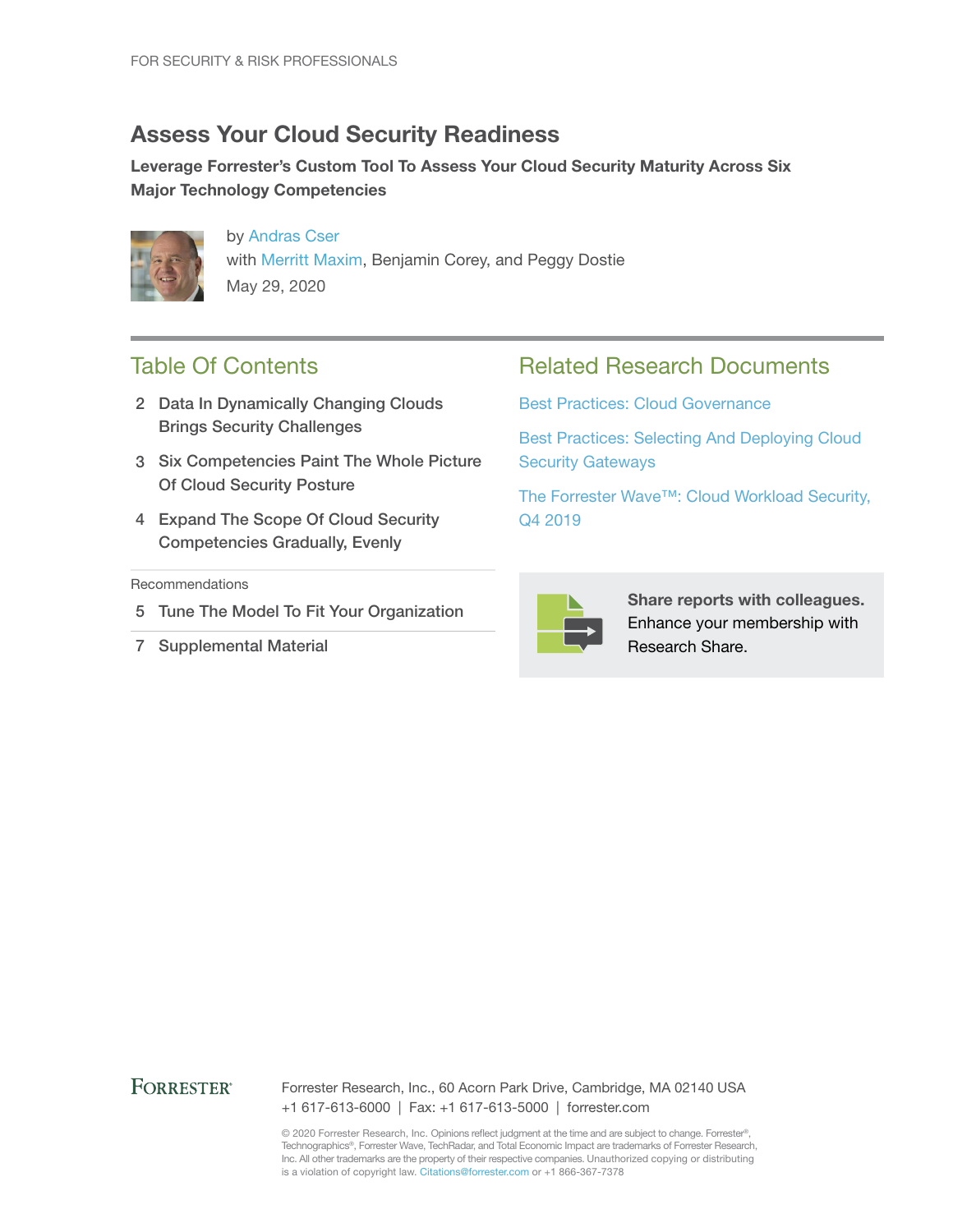# Data In Dynamically Changing Clouds Brings Security Challenges

Although the cloud creates numerous benefits, it also creates numerous security headaches when it comes to planning migrations from on-premises to the cloud and protecting data and resources in the new cloud workloads. Consider these four challenges:

- > Lots of disparate data creeps into many locations. Firms have a primal fear of losing data, whether via data breaches, misconfiguration, or user error, any of which can reduce a firm's goodwill and brand value and lead to expensive remediation costs and potential regulatory fines. Firms have to look in many places and cover a lot of bases: They must protect structured data (databases, data in SaaS/PaaS) and unstructured data (documents, spreadsheets, schematics, files) across clouds. With sporadic encryption, as with Salesforce's native Shield encryption, the inventory, search, sort, and filtering of sensitive data is harder still: Even when cloud services support encryption, it may be clunky or challenging to use. Privacy regimes and data and route sovereignty compliance requirements only exacerbate the problem.
- › Security must coexist in a multicloud world. In today's mishmash of on-premises, edge computing, and private and public cloud environments, it's difficult to keep track of workloads and understand where they live and the security controls managing them. A North American financial institution told Forrester that its IT security department in general can't keep up with the rate of migration of on-premises workloads to the cloud. Forrester Analytics survey data indicates that 75% of global infrastructure decision makers would describe their cloud strategy as hybrid.<sup>1</sup> Almost every firm follows a multicloud strategy because of legacy infrastructure ("we have a little bit of everything") or to avoid vendor lock-in.
- › Cloud setup is easy to (mis)configure. With cloud platforms, and integration of continuous integration/continuous development (CI/CD) pipelines, identity and credential management of administrators, cloud instance, and storage configuration are not only easy and quick to configure, they're also easy to misconfigure. McAfee's 2019 Cloud Adoption and Threat Report found that threat events in the cloud, such as compromised account, privileged user, or insider threat, have increased 27.7% year-over-year.<sup>2</sup> The recent July 2019 CapitalOne and Imperva breaches are examples of cloud security breaches stemming from cloud misconfiguration.
- › Multiple varied stakeholders are all (trying) to call the shots. We regularly talk to internal departments dueling over who should own cloud security. Invariably, IT security and operations, along with Dev(Sec)Ops are at the table, but we often hear about compliance, network ops/ security, and cloud architecture wanting to have a say about cloud security governance, strategy, and tooling. Adding to the complexity is that many currently deployed (and often legacy "liftand-shift" security tooling) struggle to provide a customizable but single pane with remediation capabilities for all of these relevant stakeholders. Cloud governance vendors such as CSG and CloudKnox help with automation here.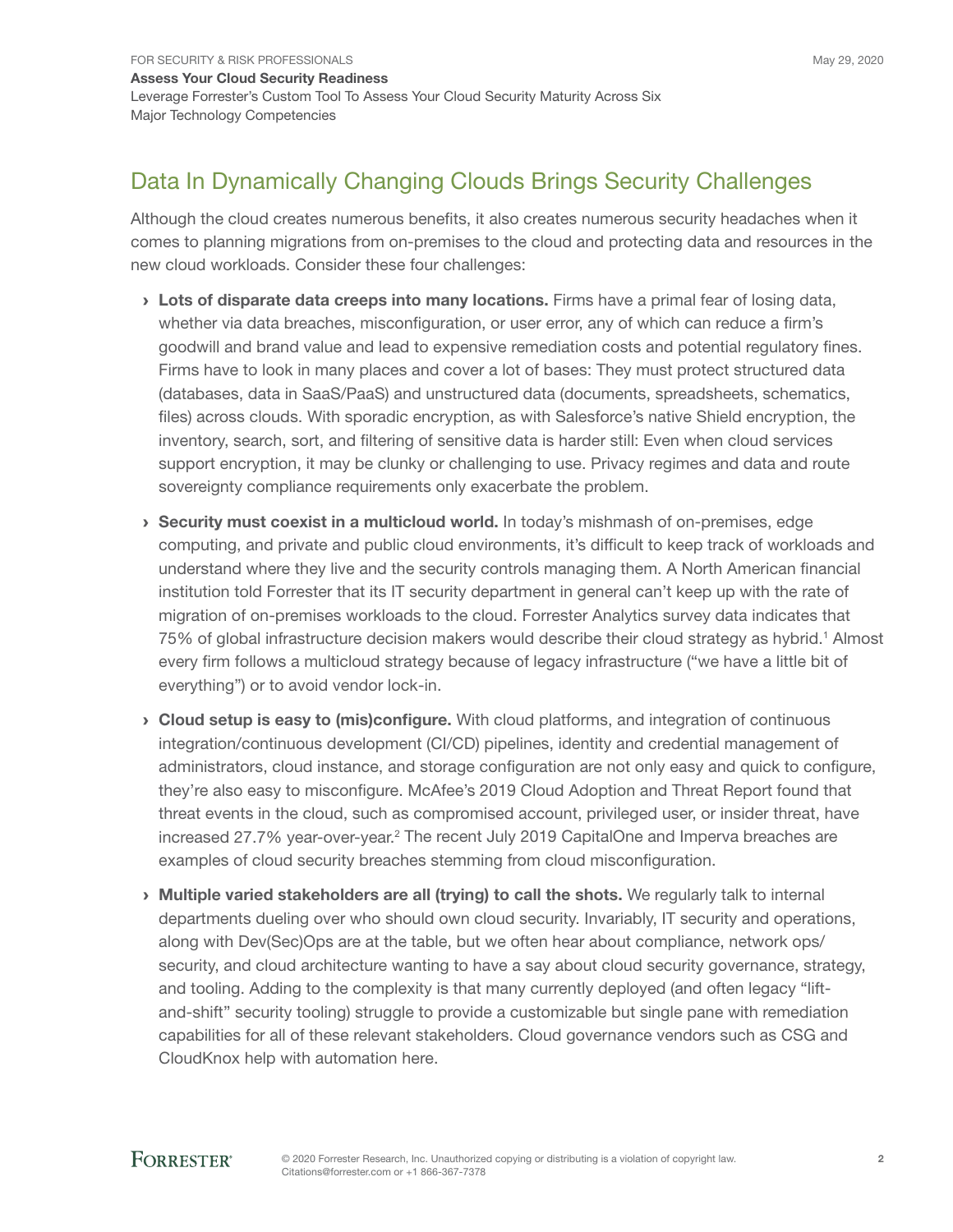## Six Competencies Paint The Whole Picture Of Cloud Security Posture

To help you gauge your firm's cloud security maturity, we created Forrester's Cloud Security Maturity Assessment (see embedded Excel file). We include six major competencies and their weightings: governance (20%), measurement (10%), people (10%), process (10%), strategy (10%), and technology (40%) along with subsets of activities for each (see Figure 1):

- › Governance lays the groundwork and organizational support of cloud security. Governance is the starting point of any robust cloud security regime.<sup>3</sup> Advanced firms define various activities and overlay the definitions with RACI charts.<sup>4</sup> Firms should also conduct detailed cloud provider vendor assessments to ensure that vendors meet regulatory compliance requirements and are able to ensure data and route sovereignty. Finally, to underpin organizational support, firms need clear, written, and periodically updated internal ownership definitions for cloud security.
- › Strategy provides outlook to what's happening in the broader cloud security market. Cloud security is not a static process. As cloud platforms mature, they offer more functionality and more native security features. Cross-cloud coverage is also a key requirement. Firms should plan to update their documented cloud security strategy at least annually and put cadence into investigating new cloud security technologies (such as serverless security and network path validation).<sup>5</sup> A UK financial services firm has half a full-time employee (FTE) dedicated to this.
- › People can make or break the entire cloud security posture. As with any security initiative, people a play a great role in making it a success. Involving DevOps, DevSecOps, and traditional application development professionals in decisions ensures that your firm can cover all kinds of cloud workloads in an agile, scalable way. Separation of duties for cloud admins is also important: No admin should have unfettered access to all cloud resources all the time; this includes various production and nonproduction environments, cloud platforms, and service types. A French manufacturer ensures through cloud platform reporting that admins don't have simultaneous access to configuring instances and starting/stopping instances.
- › Process is critical for repeatability, accuracy, and cost-effectiveness. Cloud security requires a repeatable process of ensuring that workloads enter a rigorous security regime, especially for migrating workloads from on-premises to the cloud (as the cloud may offer vastly different security features, data storage, configuration options, etc.). The firm also needs to codify and periodically update security policies it must or desires to follow, for example, what encryption to use, how to manage encryption keys, and what cloud storage configurations are acceptable.
- › Technology tooling delivers automation to free you up for strategy decisions. Cloud security is easier and less expensive to automate using tools. Firms should use tooling to centrally manage, enforce, and audit: 1) administrative access to cloud service provider consoles; 2) data encryption and decryption in cloud workloads; 3) all network egress and ingress points; 4) sensitive cloud data governance; 5) analytics to detect threats and misconfiguration; 6) the integration of thirdparty threat analytics to provide a 360-degree view of their threat model; 7) cloud workload

### **FORRESTER®**

3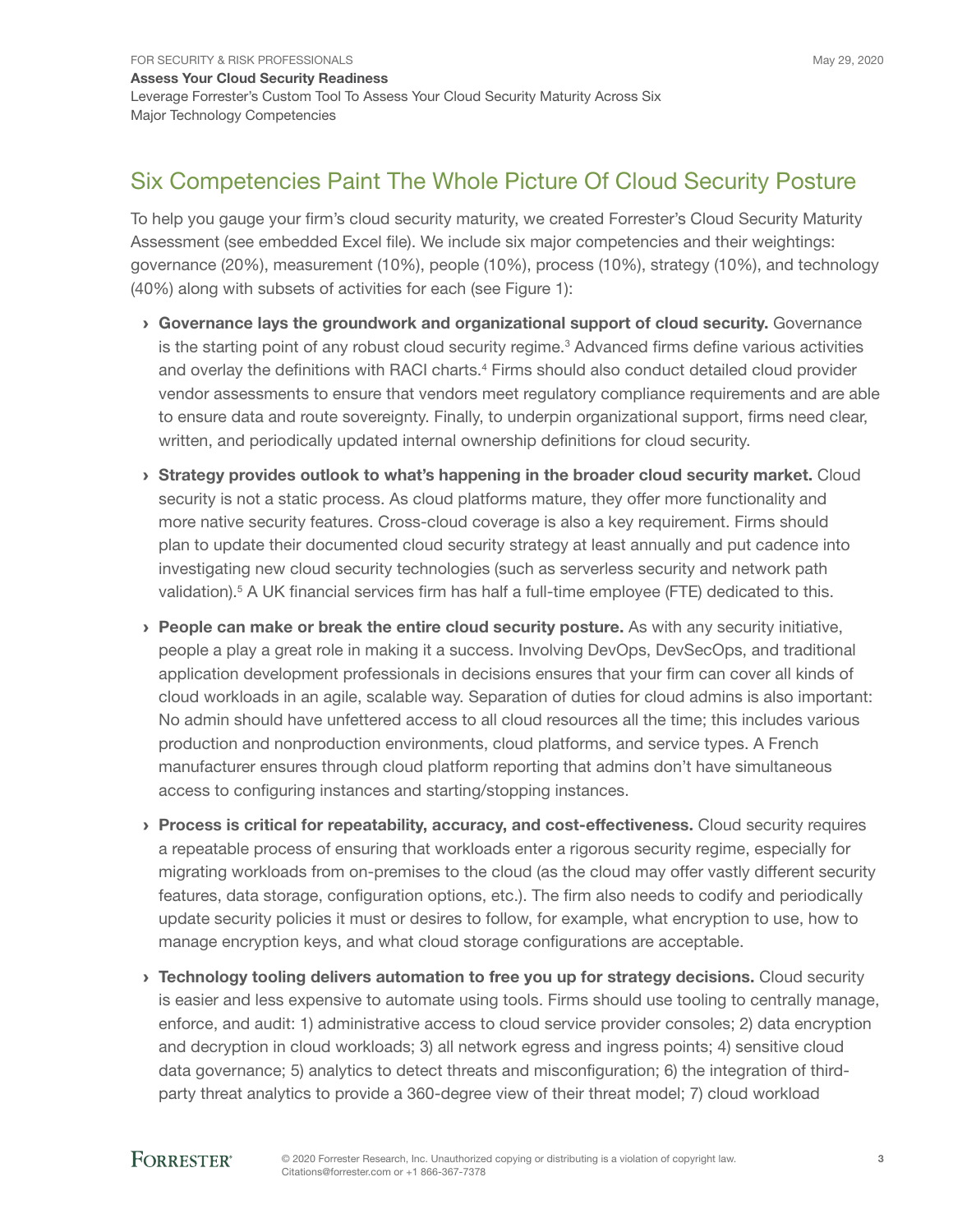security (CWS) solutions that continually track and manage security posture of cloud workloads; and 8) cloud security gateways to intercept and block sensitive or malicious data moving between workloads.

› Measurement ensures that tools and process are effective. No cloud security regime is complete without actual measurements. Since there are so many data breaches related to lost or stolen cloud platform credentials, it's a good idea to measure and track the unmanaged admin credentials and keep them at less than 5% of all your active credentials. AWS and Azure Security Center logs will help discover which credentials have to be managed. Detecting and reporting the number and risk level of the compliance and security violations also goes a long way toward understanding and minimizing your organization's security exposure.

#### FIGURE 1 Six Functional Areas Of Cloud Security Readiness



# Expand The Scope Of Cloud Security Competencies Gradually, Evenly

Once you've completed the spreadsheet assessment, it will generate an overall maturity level between 0 (nonexistent) and 5 (optimized) and help translate maturity levels into characteristics of overall maturity (see Figure 2). Then it's time for you to take action. Here's what to do at each level:

› Beginner. Map out your business processes and data that impact your organization's cloud security strategy. Focus on getting a sound governance and process around cloud security so that you can show senior stakeholders that cloud security isn't just a bunch of disparate technology investments but also takes careful coordination and planning. Work on engaging your compliance, DevOps, and network operations peers in cloud security strategy planning meetings. Ensure you have a central, single pane of glass for insight and interception of threats.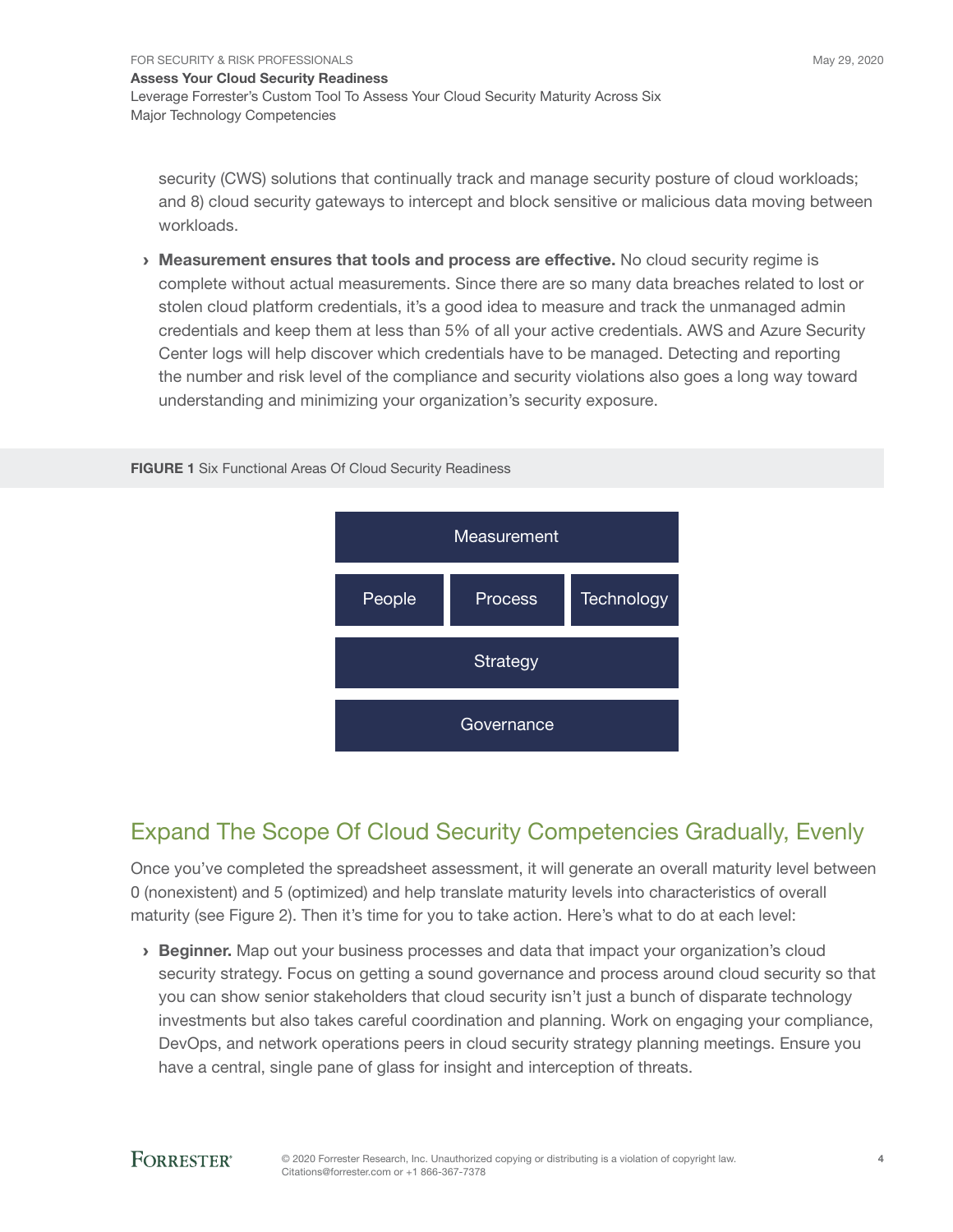- **Intermediate.** Lay the technology foundation of cloud security and be sure you have at least 50% coverage across all activities listed in the technology competency. Aim for covering at least 50% to 60% of cloud workloads. Invest in security of the CI/CD process for container creation, container scanning. Ensure that you have complete coverage of network ingress and egress points. Lastly, be sure to formally update and track changes to your organization's cloud security strategy. Many firms will also have to use cloud security tooling to rationalize cloud infrastructure utilization in order to reduce operating costs.
- › Advanced. Firms at this stage should expand their coverage of cloud security to at least 90% of workloads and unify all cloud security management of public, private, managed, and edge computing clouds to a single console. At this stage, it's important to have equally strong and costconscious protection of workloads (file integrity and malware), hypervisors (attacks against the hypervisor and storage), containers (shift-left scanning and orchestration platform protection), and serverless (understanding and securing API communications).

| Level             | <b>Characteristics</b>                                              |
|-------------------|---------------------------------------------------------------------|
| $0 -$ Nonexistent | Not understood, not formalized, and need is not recognized          |
| $1 - Ad$ hoc      | Occasional, not consistent, not planned, and disorganized           |
| $2 -$ Repeatable  | Intuitive, not documented, and occurs only when necessary           |
| $3 -$ Defined     | Documented, predictable, evaluated occasionally, and understood     |
| $4 - Measured$    | Well-managed, formal, often automated, and evaluated frequently     |
| – Optimized<br>5. | Continuous, effective, integrated, proactive, and broadly automated |

FIGURE 2 Legend For The Cloud Security Assessment Scale

#### Recommendations

## Tune The Model To Fit Your Organization

S&R pros should be prepared to adjust the model based on your organization's unique requirements and incorporate dialogue, collaboration, and feedback from colleagues in cloud procurement, cloud architecture, DevOps, security, infrastructure and operations, enterprise architecture, application development, audit, and lines of business. To get the best value when adopting the model, keep these key tactics in mind:

› Reduce scope as needed. Our model is meant to provide broad coverage of several key cloud security functional areas. Some areas may have priority and relevance to your organization based

### **FORRESTER®**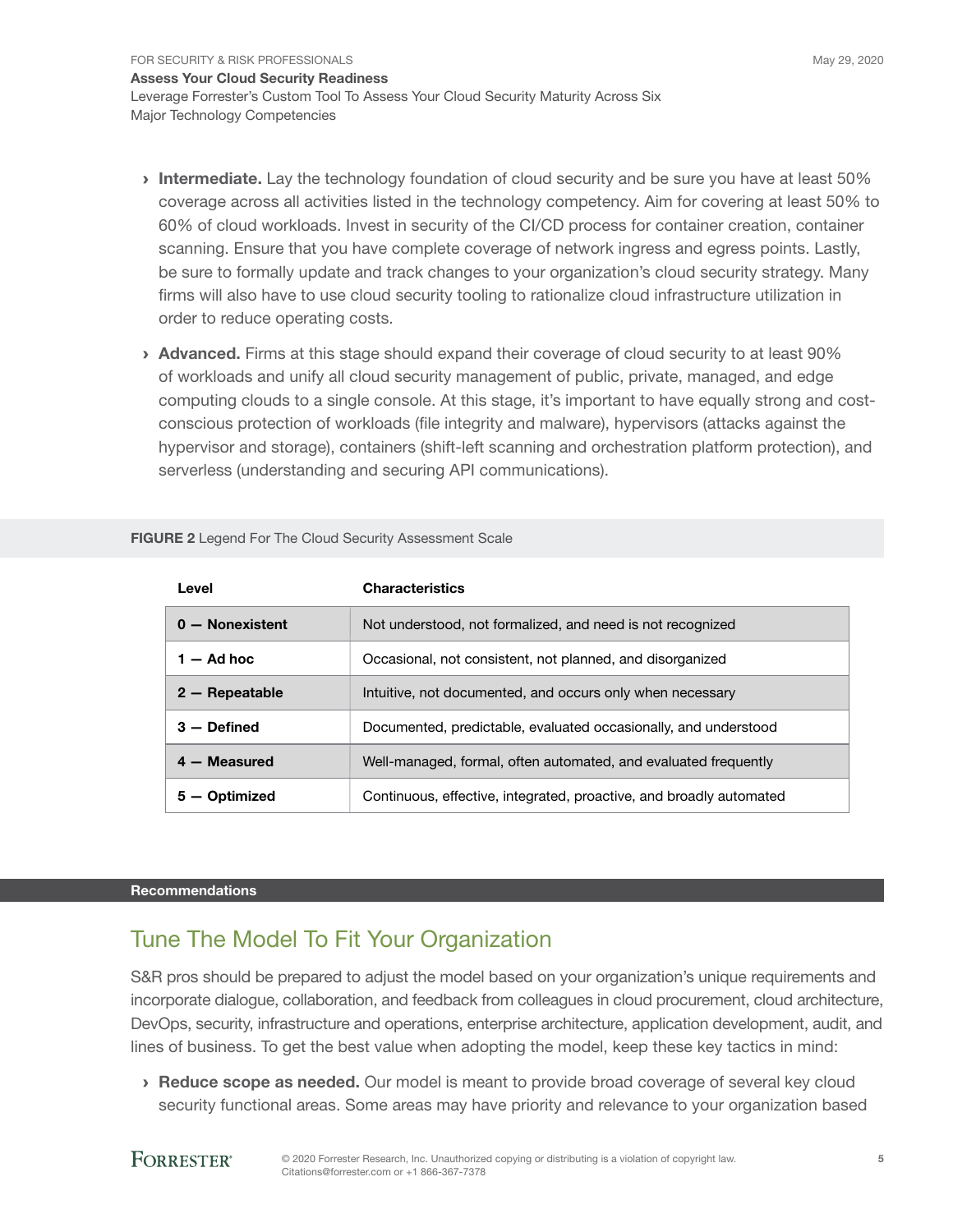on your current environment. You can use the model's weightings to reflect these priorities and, if needed, exclude specific areas.

- $\rightarrow$  Establish a baseline and maturity level targets. Although aiming for a level 5 maturity score in every area is a lofty goal, it may be impractical for personnel or budgetary reasons. Use your initial results to identify unacceptable gaps or areas, based on factors such as risk, budget, or compliance, that you can easily improve. These quick wins can build momentum, show progress, convince naysayers and executives, and keep the team engaged. For larger organizations with more autonomous business units, consider separate assessments, heat maps, and strategies for individual business units or geographies.
- › Measure and report progress at regular intervals but at least biannually. Evaluating your cloud security maturity is not a one-time effort; this is meant to be a straightforward and repeatable exercise, so make sure you create a schedule for measuring progress over time. Regularly reporting to executive management (preferably quarterly but at least biannually) helps demonstrate the value of security investments and the results of implementation efforts.

# Engage With An Analyst

Gain greater confidence in your decisions by working with Forrester thought leaders to apply our research to your specific business and technology initiatives.

### Analyst Inquiry

To help you put research into practice, connect with an analyst to discuss your questions in a 30-minute phone session — or opt for a response via email.

[Learn more.](http://forr.com/1einFan)

### Analyst Advisory

Translate research into action by working with an analyst on a specific engagement in the form of custom strategy sessions, workshops, or speeches.

[Learn more.](http://www.forrester.com/Analyst-Advisory/-/E-MPL172)

#### Webinar

Join our online sessions on the latest research affecting your business. Each call includes analyst Q&A and slides and is available on-demand.

[Learn more](https://www.forrester.com/events?N=10006+5025).



[Forrester's research apps for iOS and Android.](http://www.forrester.com/app) Stay ahead of your competition no matter where you are.

### **FORRESTER®**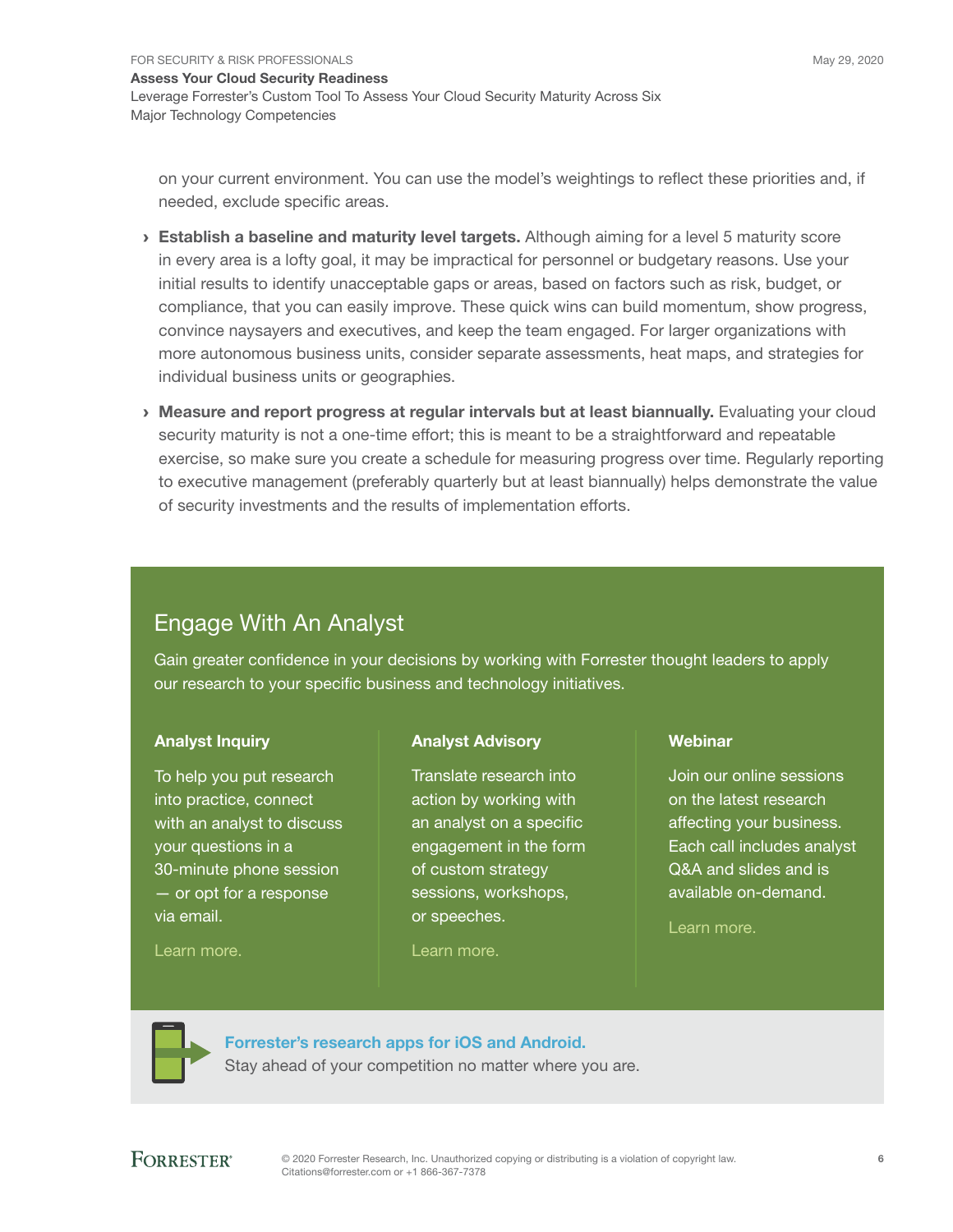## Supplemental Material

#### Online Resource

The online version of this report includes a maturity assessment, which can be accessed online or downloaded as a spreadsheet. Click the links at the beginning of this report on Forrester.com to access both formats.

### **Endnotes**

- <sup>1</sup> Base: 3,359 global infrastructure decision makers whose firms are planning, implementing, or expanding cloud adoption. Source: Forrester Analytics Global Business Technographics® Infrastructure Survey, 2019.
- 2 Source: "Cloud Adoption and Risk Report," McAfee, 2019 (https://www.mcafee.com/enterprise/en-us/assets/skyhigh/ white-papers/cloud-adoption-risk-report-2019.pdf).
- <sup>3</sup> See the Forrester report "[Best Practices: Cloud Governance.](http://www.forrester.com/go?objectid=RES158301)"
- 4 Each letter in the acronym RACI represents a level of task accountability: responsible, accountable, consulted, informed.
- 5 See the Forrester report "[The Forrester Tech Tide™: Zero Trust Threat Detection And Response, Q1 2019](http://www.forrester.com/go?objectid=RES142217)."